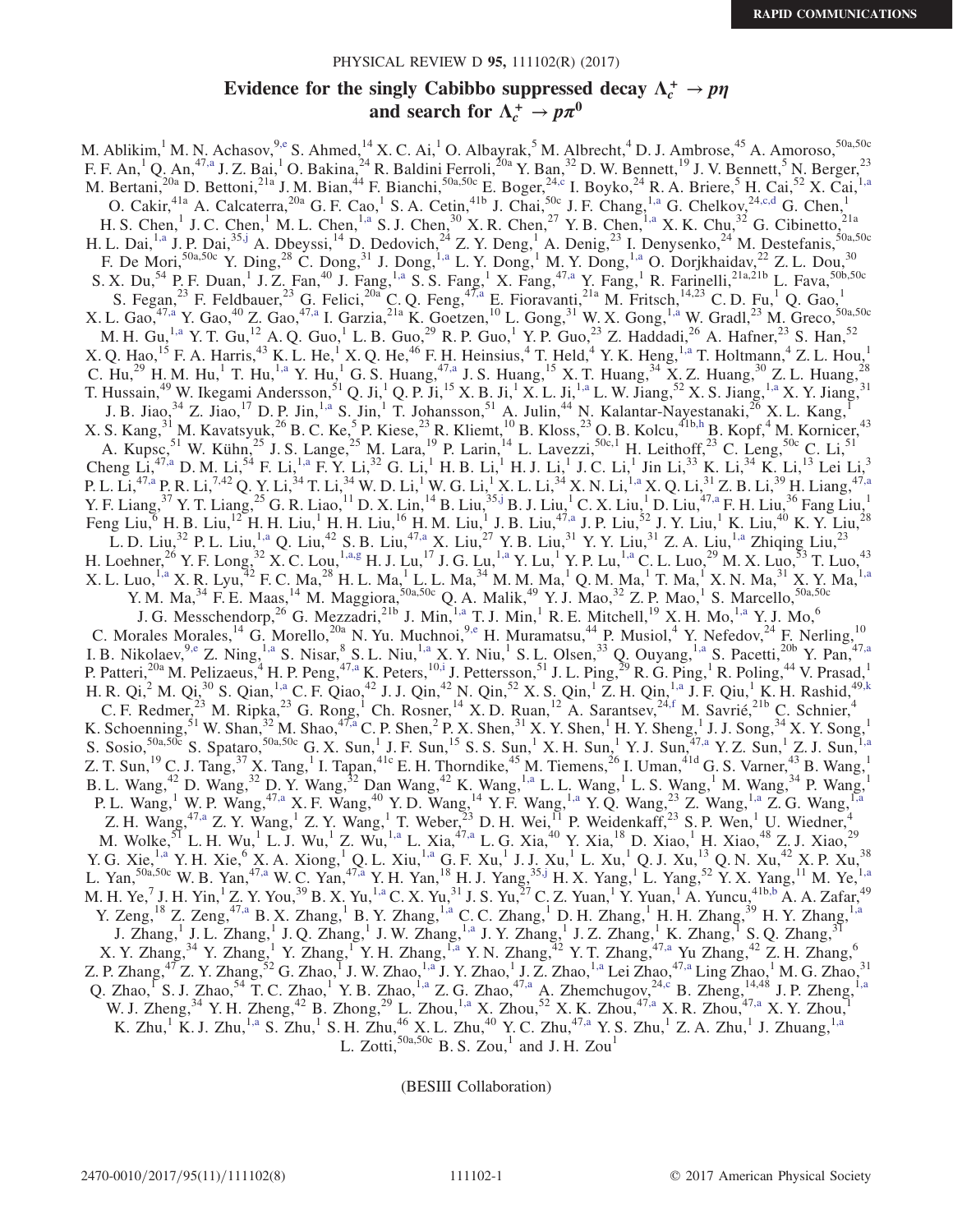# M. ABLIKIM *et al.* **PHYSICAL REVIEW D 95,** 111102(R) (2017)

<sup>1</sup>Institute of High Energy Physics, Beijing 100049, People's Republic of China  $\frac{2 \text{Poibang University}}{2}$  $B^2$ Beihang University, Beijing 100191, People's Republic of China  $3$ Beijing Institute of Petrochemical Technology, Beijing 102617, People's Republic of China  $B$ ochum Ruhr-University, D-44780 Bochum, Germany  ${}^{5}$ Carnegie Mellon University, Pittsburgh, Pennsylvania 15213, USA  ${}^6$ Central China Normal University, Wuhan 430079, People's Republic of China <sup>7</sup>China Center of Advanced Science and Technology, Beijing 100190, People's Republic of China <sup>8</sup>COMSATS Institute of Information Technology, Lahore, Defence Road, Off Raiwind Road, 54000 Lahore, Pakistan <sup>9</sup> <sup>9</sup>G.I. Budker Institute of Nuclear Physics SB RAS (BINP), Novosibirsk 630090, Russia<br><sup>10</sup>GSI Helmholtzcentre for Heavy Ion Research GmbH, D-64291 Darmstadt, Germany <sup>11</sup>Guangxi Normal University, Guilin 541004, People's Republic of China<br><sup>12</sup>Guangxi University, Nanning 530004, People's Republic of China<br><sup>13</sup>Hangzhou Normal University, Hangzhou 310036, People's Republic of China<br><sup>14</sup>H <sup>20b</sup>INFN and University of Perugia, I-06100 Perugia, Italy <sup>21a</sup>INFN Sezione di Ferrara, I-44122 Ferrara, Italy<br><sup>21b</sup>University of Ferrara, I-44122 Ferrara, Italy <sup>22</sup>Institute of Physics and Technology, Peace Avenue 54B, Ulaanbaatar 13330, Mongolia<br><sup>23</sup>Johannes Gutenberg University of Mainz, Johann-Joachim-Becher-Weg 45, D-55099 Mainz, Germany<br><sup>24</sup>Joint Institute for Nuclear Resea II. Physikalisches Institut, Heinrich-Buff-Ring 16, D-35392 Giessen, Germany<br>
<sup>26</sup>KVI-CART, University of Groningen, TM-9747 AA Groningen, The Netherlands<br>
<sup>27</sup>Lanzhou University, Lanzhou 730000, People's Republic of Chin <sup>44</sup>University of Minnesota, Minneapolis, Minnesota 55455, USA<br><sup>45</sup>University of Rochester, Rochester, New York 14627, USA<br><sup>46</sup>University of Science and Technology Liaoning, Anshan 114051, People's Republic of China<br><sup>47</sup>U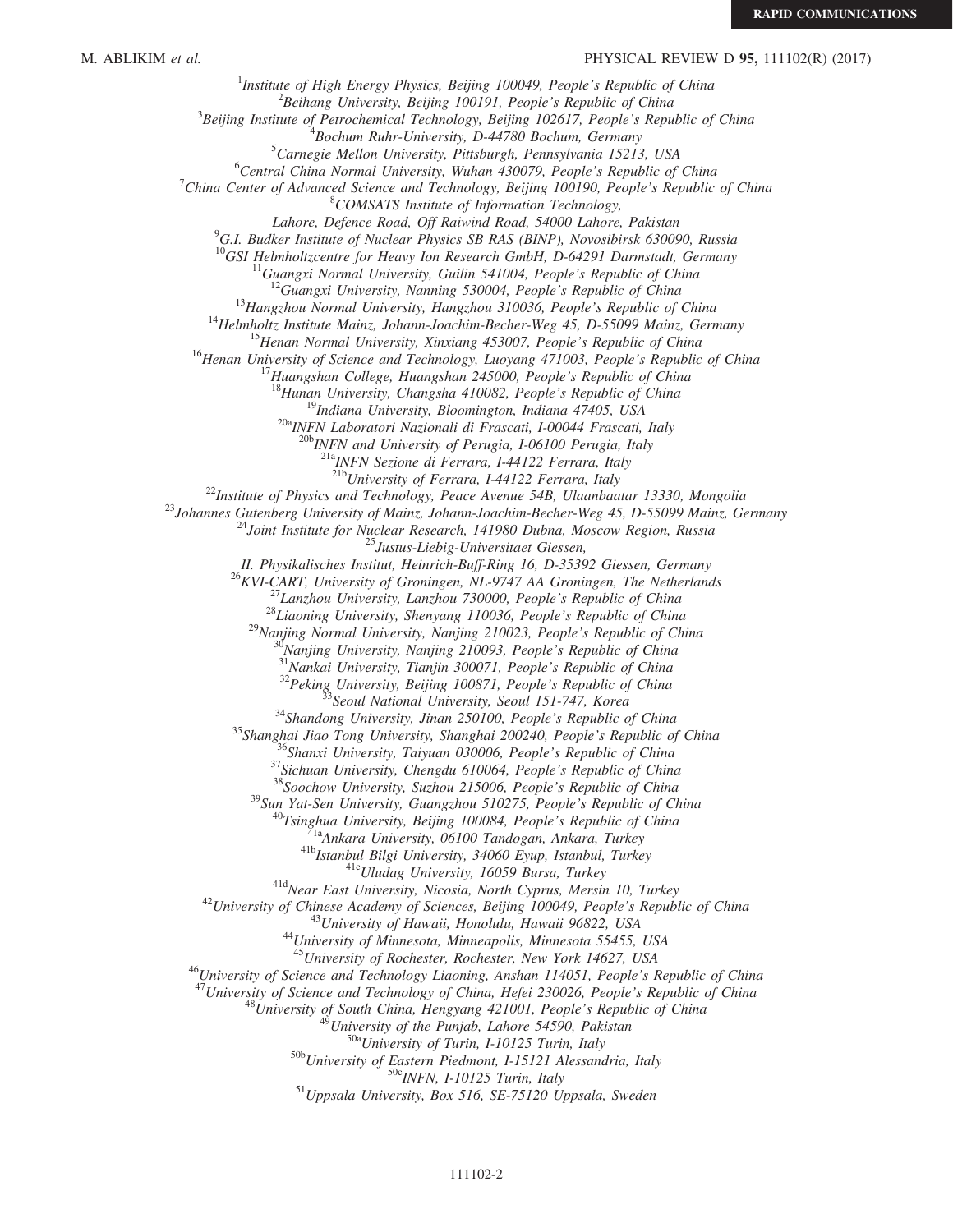EVIDENCE FOR THE SINGLY CABIBBO SUPPRESSED … PHYSICAL REVIEW D 95, 111102(R) (2017)

<sup>52</sup>Wuhan University, Wuhan 430072, People's Republic of China<br><sup>53</sup>Zhejiang University, Hangzhou 310027, People's Republic of China<br><sup>54</sup>Zhengzhou University, Zhengzhou 450001, People's Republic of China

(Received 19 February 2017; published 30 June 2017)

We study the singly Cabibbo suppressed decays  $\Lambda_c^+ \to p\eta$  and  $\Lambda_c^+ \to p\pi^0$  using  $\Lambda_c^+ \bar{\Lambda}_c^-$  pairs produced by  $e^+e^-$  collisions at a center-of-mass energy of  $\sqrt{s} = 4.6$  GeV. The data sample was collected by the BESIII detector at the BEPCII collider and corresponds to an integrated luminosity of 567 pb<sup>−</sup><sup>1</sup>. We find the first evidence for the decay  $\Lambda_c^+ \to p\eta$  with a statistical significance of 4.2 $\sigma$  and measure its branching fraction to be  $\mathcal{B}(\Lambda_c^+ \to p\eta) = (1.24 \pm 0.28 \text{(stat)} \pm 0.10 \text{(syst)}) \times 10^{-3}$ . No significant  $\Lambda_c^+ \to p\pi^0$  signal is observed. We set an upper limit on its branching fraction  $\mathcal{B}(\Lambda_c^+ \to p\pi^0) < 2.7 \times 10^{-4}$  at the 90% confidence level.

DOI: [10.1103/PhysRevD.95.111102](https://doi.org/10.1103/PhysRevD.95.111102)

Weak decays of charmed baryons provide a unique testing ground for different theoretical models and approaches, e.g., the quark model approach to nonleptonic charm decays and heavy quark effective theory [1–[7\].](#page-6-0) The charmed baryon ground state  $\Lambda_c^+$  was first observed in 1979 [\[8,9\]](#page-6-1), but, compared to the rapid advances of charmed mesons, progress in the studies of the charmed baryons has been relatively slow due to a lack of experimental data and the additional difficulties of three constituent quarks in theoretical calculation. The accuracy of  $\Lambda_c^+$  branching fractions (BFs) has long been poor for the Cabibbo favored (CF) decays, and even worse, with uncertainties at the 40% level, for the singly Cabibbo suppressed (SCS) decays [\[10\].](#page-7-0) As a consequence, it is not possible to test the BFs predicted by different theoretical models, nor to determine the effects of final-state interactions (FSI). It is therefore essential to improve the accuracy of these BFs for  $\Lambda_c^+$  decays and to search for new decay modes. The absolute BFs of 12  $\Lambda_c^+$  CF hadronic

<span id="page-2-7"></span>[i](#page-0-8) Also at Goethe University Frankfurt, 60323 Frankfurt am Main, Germany.

<span id="page-2-4"></span>Also at Key Laboratory for Particle Physics, Astrophysics and Cosmology, Ministry of Education; Shanghai Key Laboratory for Particle Physics and Cosmology; Institute of Nuclear and Particle Physics, Shanghai 200240, People's Republic of China. [k](#page-0-10)

<span id="page-2-8"></span>Also at Government College Women University, Sialkot-51310, Punjab, Pakistan.

decay modes have been measured by the BESIII Collaboration with much improved precision [\[11\]](#page-7-1).

The SCS decays  $\Lambda_c^+ \to p\eta$  and  $p\pi^0$  have not yet been studied experimentally. These two decays proceed predominantly through internal W-emission and W-exchange diagrams, which are nonfactorizable and not subject to color and helicity suppression in charmed baryon decay. Some theoretical models [\[3,4,12,13\]](#page-6-2) predict the BFs of these two processes under different assumptions [the flavor SU(3) symmetry and FSI] and obtain different results. Therefore, measurements of these BFs will help us to understand the underlying dynamics of charmed baryon decays and distinguish between the different models. Furthermore, the ratio of BFs of these two decays, which is expected to be relatively insensitive to the values of input parameters in the theoretical calculation, is an excellent probe to distinguish between the different models.

In this paper, we present the first experimental investigations of the SCS decays  $\Lambda_c^+ \to p\eta$  and  $p\pi^0$ . We use a data sample of  $e^+e^-$  collisions at a center-of-mass (c.m.) energy of  $\sqrt{s}$  = 4.6 GeV [\[14\]](#page-7-2) with an integrated luminosity of 567 pb<sup>−</sup><sup>1</sup> [\[15\]](#page-7-3) collected by the BESIII [\[16\]](#page-7-4) detector at the BEPCII [\[17\]](#page-7-5) collider. Taking advantage of the excellent BESIII detector performance and the clean environment just above the mass threshold to produce  $\Lambda_c^+ \bar{\Lambda}_c^-$  pairs, a single-tag method (i.e., reconstruction of only one  $\Lambda_c$  in the  $\Lambda_c^+ \bar{\Lambda}_c^-$  pairs) is used to increase the detection efficiency and acquire more  $\Lambda_c$  candidates. Throughout the text, the charge conjugate states are always implied unless mentioned explicitly.

BESIII [\[16\]](#page-7-4) is a cylindrical spectrometer, consisting of a small-celled, helium-based main drift chamber (MDC), a plastic scintillator time-of-flight system (TOF), a CsI(Tl) electromagnetic calorimeter (EMC), a superconducting solenoid providing a 1.0 T magnetic field, and a muon counter. The charged particle momentum resolution is 0.5% at a transverse momentum of  $1 \text{ GeV}/c$  and the photon energy resolution in the EMC is 2.5% (5%) in the barrel (end cap) region for 1 GeV photons. A more detailed description of the BESIII detector is given in Ref. [\[16\]](#page-7-4).

<span id="page-2-1"></span><sup>&</sup>lt;sup>[a](#page-0-0)</sup>Also at State Key Laboratory of Particle Detection and Electronics, Beijing 100049, Hefei 230026, People's Republic of China.

<span id="page-2-10"></span>Also at Bogazici University, 34342 Istanbul, Turkey.

<span id="page-2-2"></span><sup>&</sup>lt;sup>[c](#page-0-2)</sup>Also at the Moscow Institute of Physics and Technology, Moscow 141700, Russia.

<span id="page-2-3"></span><sup>&</sup>lt;sup>d</sup>Also at the Functional Electronics Laboratory, Tomsk State Univ[e](#page-0-4)rsity, Tomsk 634050, Russia.

<span id="page-2-0"></span>Also at the Novosibirsk State University, Novosibirsk 630090, Russia. [f](#page-0-5)

<span id="page-2-9"></span>Also at the NRC "Kurchatov Institute," PNPI, 188300 Gatchina, Russia.

<span id="page-2-6"></span>Also at University of Texas at Dallas, Richardson, Texas 75083, USA. [h](#page-0-7)

<span id="page-2-5"></span><sup>&</sup>lt;sup>h</sup>Also at Istanbul Arel University, 34295 Istanbul, Turkey.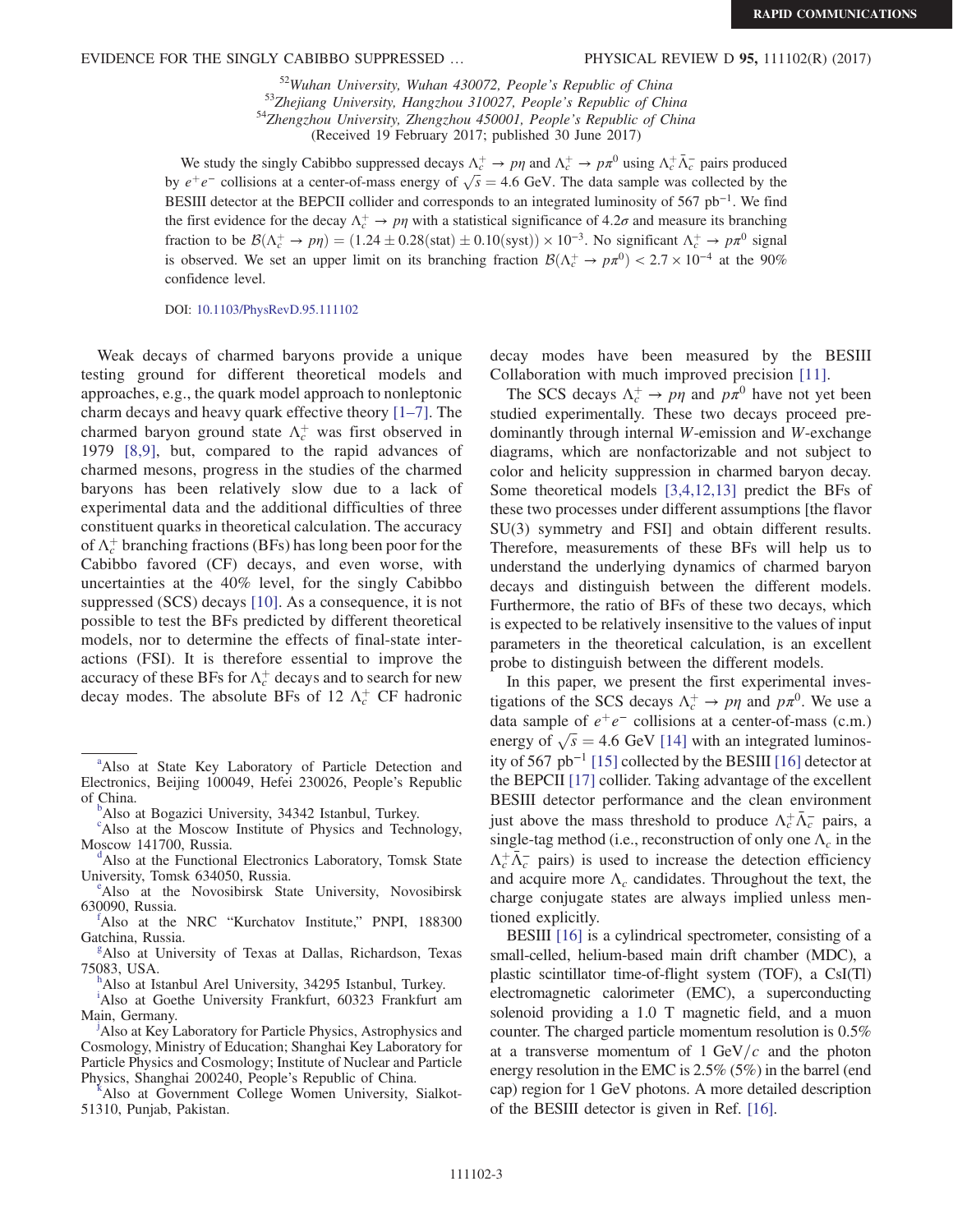High-statistics  $e^+e^-$  annihilation Monte Carlo (MC) samples, generated by the GEANT4-based [\[18,19\]](#page-7-6) MC simulation package BOOST [\[20\],](#page-7-7) are used to investigate the backgrounds, to optimize the selection criteria, and to determine the detection efficiencies. The  $e^+e^-$  annihilation is simulated by the MC generator KKMC [\[21\]](#page-7-8), taking into consideration the spread of the beam energy and the effect of the initial-state radiation (ISR). Inclusive MC samples, consisting of  $\Lambda_c^+ \bar{\Lambda}_c^-$  events; charmed meson  $D_{(s)}^{(*)}$  pair production; ISR returns to lower mass charmonium(like)  $\psi$  states; and continuum QED processes  $e^+e^- \rightarrow q\bar{q}$  $(q = u, d, s)$ , are used to study the backgrounds. All known decay modes are generated with EVTGEN [\[22,23\]](#page-7-9) with BFs being the values of the Particle Data Group (PDG) [\[10\]](#page-7-0), and the remaining unknown decay modes are generated by LUNDCHARM [\[24\]](#page-7-10). The signal MC samples of  $e^+e^- \rightarrow \Lambda_c^+ \bar{\Lambda}_c^-$  are produced with one  $\Lambda_c$  decaying to the final states of interest,  $p\eta$  or  $p\pi^0$ , and the other  $\Lambda_c$  decaying generically to any of the possible final states.

Charged tracks, reconstructed from hits in the MDC, are required to have a polar angle  $\theta$  satisfying  $|\cos \theta|$  < 0.93 and a point of closest approach to the interaction point within  $\pm 10$  cm along the beam direction ( $V_z$ ) and 1 cm in the plane perpendicular to the beam  $(V_r)$ . Information from the TOF is combined with the ionization energy loss  $(dE/dx)$  from the MDC to calculate particle identification (PID) confidence levels (C.L.) for the  $\pi$ , K, and p hypotheses. The mass hypothesis with the highest PID C.L. is assigned to each track. A further requirement  $V_r$  < 0.2 cm is imposed on the proton candidates to avoid backgrounds from beam interactions with residual gas inside the beam pipe and materials of beam pipe and MDC inner wall. Photon candidates are reconstructed by clustering energy deposits in the EMC crystals. Good photon candidates are required to have energies larger than 25 MeV in the barrel region ( $|\cos \theta|$  < 0.8) or 50 MeV in the end cap region  $(0.86 < |\cos \theta| < 0.92)$ . To eliminate showers produced by charged particles, showers are required to be separated by more than 20° from antiprotons, and by more than 8° from other charged particles. The EMC time is required to be within (0, 700) ns of the event start time to suppress electronic noise and showers unrelated to the event [\[11\]](#page-7-1). The EMC shower shape variables are used to distinguish photons from antineutrons: the photon candidates are required to have a lateral moment [\[25\]](#page-7-11) less than 0.4, and  $E_{3\times3}/E_{5\times5}$  larger than 0.85, where the  $E_{3\times3}$  ( $E_{5\times5}$ ) is the shower energies summed over  $3 \times 3$  ( $5 \times 5$ ) crystals around the center of the shower.

In the studies of  $\Lambda_c^+ \to p\eta$  and  $\Lambda_c^+ \to p\pi^0$  decays, the  $\eta$ mesons are reconstructed in their two most prominent decay modes,  $\eta \to \gamma \gamma$  ( $\eta_{\gamma\gamma}$ ) and  $\eta \to \pi^+ \pi^- \pi^0$  ( $\eta_{\pi^+ \pi^- \pi^0}$ ), while the  $\pi^0$  meson is reconstructed in its dominant decay mode  $\pi^0 \to \gamma \gamma$ . Candidate  $\eta \to \gamma \gamma$  and  $\pi^0 \to \gamma \gamma$  decays are selected using all  $\gamma\gamma$  combinations with an invariant mass

### M. ABLIKIM *et al.* **PHYSICAL REVIEW D 95, 111102(R) (2017)**

within three times the mass resolution [10(6) MeV/ $c<sup>2</sup>$  for the  $\eta$  ( $\pi^0$ ) signal] of their nominal masses ( $M_\eta$  or  $M_{\pi^0}$ ) [\[10\]](#page-7-0). An additional requirement,  $|\cos \theta_{\text{decay}}| < 0.9$ , where  $\theta_{\text{decay}}$ is the polar angle of one  $\gamma$  in the helicity frame of the  $\gamma\gamma$ system, is imposed on the candidate  $\eta \rightarrow \gamma \gamma$  decay to suppress combinatorial backgrounds. To improve the momentum resolution, the  $\gamma\gamma$  invariant mass is then constrained to the  $M_n$  or  $M_{\pi^0}$  mass, and the resultant momenta are used in the subsequent analysis. The candidates  $\eta \to \pi^+ \pi^- \pi^0$  are reconstructed using all  $\pi^+ \pi^- \pi^0$  combinations with an invariant mass satisfying  $|M_{\pi^+\pi^-\pi^0} - M_{\eta}|$  < 12 MeV/ $c^2$ .

The  $\Lambda_c^+$  is reconstructed using all combinations of the selected proton and the  $\eta(\pi^0)$  candidates. For  $e^+e^-$  annihilation at  $\sqrt{s} = 4.6$  GeV, there are no additional hadrons produced with the  $\Lambda_c^+ \bar{\Lambda}_c^-$  pair due to the limited phase space. Thus, two kinematic variables, the beam-energy constrained mass  $M_{\text{BC}} \equiv \sqrt{E_{\text{beam}}^2/c^4 - |\vec{p}_{\Lambda_c^+}|^2/c^2}$  and the energy difference  $\Delta E \equiv E_{\Lambda_c^+} - E_{\text{beam}}$ , are used to identify  $\Lambda_c^+$  candidates. Here,  $\vec{p}_{\Lambda_c^+}$  and  $E_{\Lambda_c^+}$  are the reconstructed momentum and energy of the  $\Lambda_c^+$  candidate in the  $e^+e^$ c.m. system, and  $E_{\text{beam}}$  is the energy of the electron and positron beams. For a  $\Lambda_c^+$  candidate that is reconstructed correctly,  $M_{BC}$  and  $\Delta E$  are expected to be consistent with the  $\Lambda_c^+$  nominal mass and zero, respectively. A  $\Lambda_c^+$ candidate is accepted if the corresponding  $|\Delta E|$  is less than 2.5 times its resolution ( $\sigma_{\Lambda}$ ). The decay-modedependent  $\Delta E$  requirements are summarized in Table [I](#page-3-0). For a given decay mode, we accept at most one charmed baryon candidate per event, retaining the one with the minimum  $|\Delta E|$ . If there are candidates from different decay modes, we keep them all. For the decay mode  $\Lambda_c^+ \to p \eta_{\pi^+ \pi^- \pi^0}$ , the peaking background from the CF decay mode  $\Lambda_c^+ \to \pi^+ \pi^- \Sigma^+ (\Sigma^+ \to p \pi^0)$  is eliminated by requiring the invariant mass of the proton and  $\pi^0$ satisfying  $|M_{px^0} - M_{\Sigma^+}| > 0.015 \text{ GeV}/c^2$ . The MC study shows that the residual peaking backgrounds from  $\Lambda_c^+ \rightarrow$  $\pi^+\pi^-\Sigma^+(\Sigma^+\to p\pi^0)$  and from  $\Lambda_c^+\to \Lambda\pi^+\pi^0(\Lambda\to p\pi^-)$ and  $\Lambda_c^+ \to pK_S^0 \pi^0 (K_S^0 \to \pi^+ \pi^-)$ , which have exactly the same final states as the signal, are negligible.

<span id="page-3-0"></span>TABLE I. Summary of the  $\Delta E$  signal regions, the signal yields, the statistical significances, the detection efficiencies, and the BFs (where the first uncertainties are statistical, and the second systematic) for the different  $\Lambda_c^+$  decay modes.

|                               | $p\eta_{\gamma\gamma}$                            | $p\eta_{\pi^+\pi^-\pi^0}$ | $p\pi^0$          |
|-------------------------------|---------------------------------------------------|---------------------------|-------------------|
| $\Delta E$ (GeV)              | $[-0.034, 0.030]$                                 | $[-0.027, 0.018]$         | $[-0.056, 0.029]$ |
| $N_{\rm sig}$                 | $38 \pm 11$                                       | $14 \pm 5$                | < 27.9            |
| Significance                  | $3.2\sigma$                                       | $2.7\sigma$               | $\cdots$          |
| $\varepsilon(\%)$             | 39.8                                              | 20.3                      | 49.0              |
| $\mathcal{B}(\times 10^{-3})$ | $1.15 \pm 0.33 \pm 0.10$ $1.45 \pm 0.52 \pm 0.15$ |                           | < 0.27            |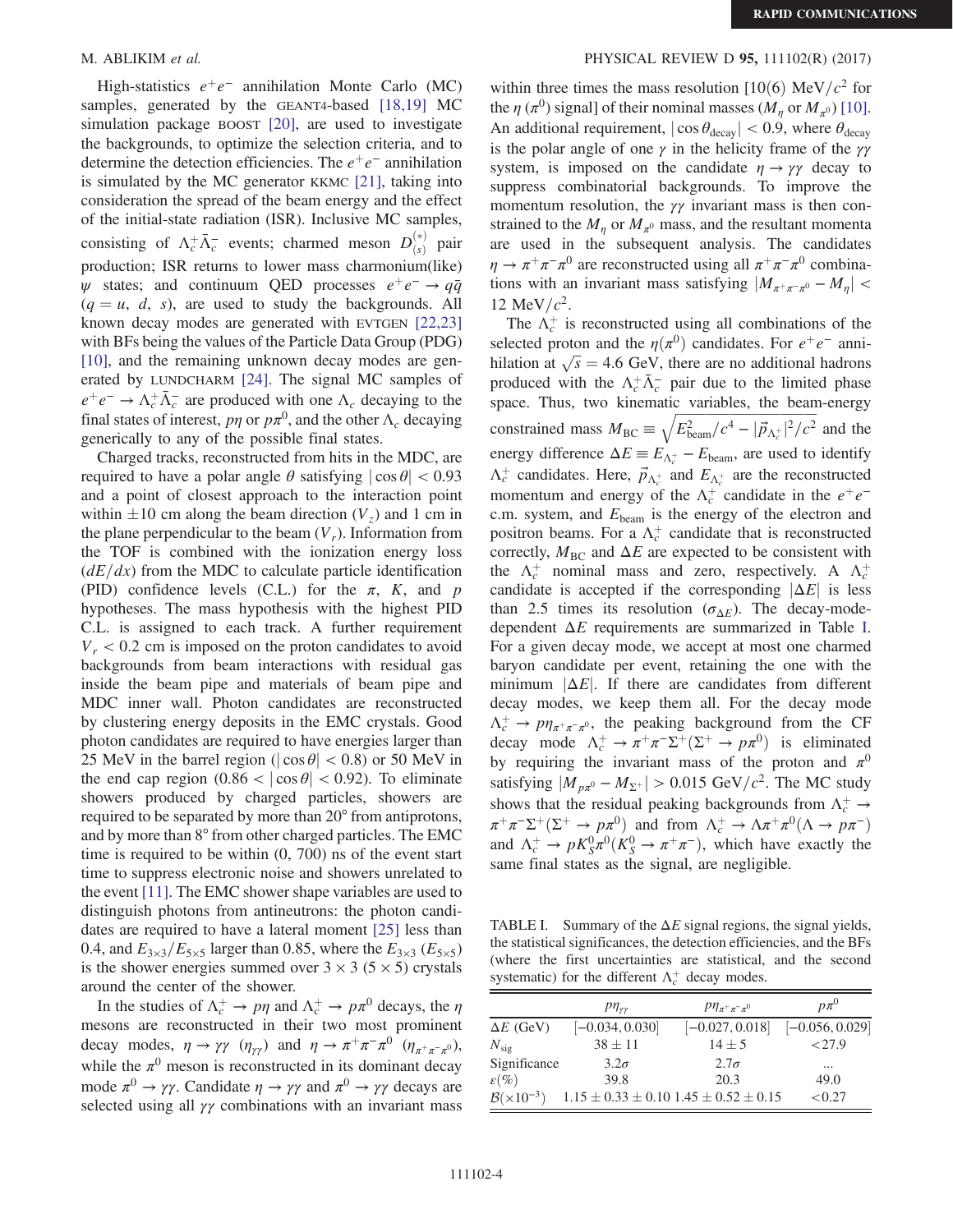<span id="page-4-0"></span>

FIG. 1. Simultaneous fit to the  $M_{BC}$  distributions of  $\Lambda_c^+ \to p\eta$ reconstructed with the decay modes (a)  $\eta \rightarrow \gamma \gamma$  and (b)  $\eta \rightarrow$  $\pi^+\pi^-\pi^0$ . The dots with error bars are data, the (black) solid curves are for the best fits, the (blue) dashed-dotted curves are for the backgrounds, and the (red) dashed curves are for the signals. The (green) long-dashed histograms and (pink) dashed histogram [in (b) only] are the data in the  $\Delta E$  and  $M_{\pi^+\pi^-\pi^0}$  sideband region.

The resultant  $M_{BC}$  distributions for the decays  $\Lambda_c^+ \to p\eta$ and  $\Lambda_c^+ \to p\pi^0$  are depicted in Figs. [1](#page-4-0) and [2,](#page-4-1) respectively. The  $\Lambda_c^+ \rightarrow p\eta$  signals are seen in both  $\eta$  decay modes, but no obvious  $\Lambda_c^+ \to p\pi^0$  signal is observed. The data in the

<span id="page-4-1"></span>

FIG. 2. Fit to the  $M_{BC}$  distribution for the decay  $\Lambda_c^+ \to p\pi^0$ . The dots with error bars are data, the (black) solid curve is for the best fit, and the (blue) dashed curve is for the background. The (green) long-dashed histogram is the data in the  $\Delta E$  sideband region. The insert shows the normalized likelihood distribution, which includes the systematic uncertainty, as a function of the expected signal yield. The (blue) dashed arrow indicates the upper limit on the signal yield at 90% C.L.

 $\Delta E$  sideband region, defined as  $3.5\sigma_{\Delta E} < |\Delta E| < 6\sigma_{\Delta E}$ , are used to study the backgrounds. The corresponding  $M_{BC}$ distributions, illustrated by the long-dashed histograms in Figs. [1](#page-4-0) and [2,](#page-4-1) show no  $\Lambda_c^+$  signal and that the combinatorial backgrounds are well described by the data in the  $\Delta E$ sideband region. For the decay mode  $\Lambda_c^+ \to p \eta_{\pi^+ \pi^- \pi^0}$ , data in the  $\eta$  sideband region (0.016 <  $|M_{\pi^+\pi^-\pi^0} - M_{\eta}|$  < 0.032 GeV/ $c^2$ ), illustrated by the (pink) dashed histogram in Fig. [1\(b\)](#page-4-0), also show no evidence for peaking background. This is further validated by an analysis of the inclusive MC samples, where it is found that the combinatorial backgrounds are dominated by the processes  $e^+e^- \rightarrow q\bar{q}$ .

To extract the signal yield for the decay  $\Lambda_c^+ \to p\eta$ , we perform unbinned maximum likelihood fits to the  $M_{BC}$ distributions. The signal probability density function (PDF) is constructed by the signal MC simulated shape convoluted with a Gaussian function. Since MC simulation may be imperfect for modeling of the detector resolution and beam-energy spread of data, the mean and width of the Gaussian function are free parameters to account for the potential mass shift and resolution difference between data and MC simulation. The mean  $(\mu)$  and width  $(\sigma)$  values of the Gaussian function are  $\mu = (0.74 \pm 0.56) \text{ MeV}/c^2$  and  $\sigma = (0.32 \pm 2.28) \text{ MeV}/c^2 \text{ for } \Lambda_c^+ \rightarrow p\eta_{\gamma\gamma}$ , while  $\mu =$  $(-1.22 \pm 0.80) \text{ MeV}/c^2 \text{ and } \sigma = (0.02 \pm 1.44) \text{ MeV}/c^2$ for  $\Lambda_c^+ \to p \eta_{\pi^+ \pi^- \pi^0}$ , respectively. The background shape is modeled by an ARGUS function [\[26\]](#page-7-12) with the fixed highend cutoff  $E_{\text{beam}}$ . The reliability of the ARGUS function is validated with the data in the  $\Delta E$  sideband region as well as the inclusive MC samples in the signal region. In the decay  $\Lambda_c^+ \to p \eta_{\pi^+ \pi^- \pi^0}$ , the peaking backgrounds from the CF decays have been found to be negligible by MC studies, and are not considered in the fit. The fits are performed for the two  $\eta$  decay modes separately. The corresponding BFs are calculated using

<span id="page-4-2"></span>
$$
\mathcal{B}(\Lambda_c^+ \to p\eta) = \frac{N_{\text{sig}}}{2 \cdot N_{\Lambda_c^+ \bar{\Lambda}_c^-} \cdot \varepsilon \cdot \mathcal{B}_{\text{inter}}},\tag{1}
$$

where  $N_{\text{sig}}$  is the signal yield determined from the  $M_{\text{BC}}$  fit,  $N_{\Delta_c^+ \bar{\Delta}_c^-} = (105.9 \pm 4.8 \text{(stat)} \pm 0.5 \text{(syst)}) \times 10^3 \text{ is the total}$ number of  $\Lambda_c^+ \bar{\Lambda}_c^-$  pairs in the data [\[11\]](#page-7-1),  $\varepsilon$  is the detection efficiency estimated by the MC simulation, and  $B<sub>inter</sub>$  is the  $\eta$  or  $\pi^0$  decay BF taken from the PDG [\[10\].](#page-7-0) The factor of 2 in the denominator accounts for the charge conjugation of the  $\Lambda_c^+$ . Table [I](#page-3-0) summarizes the signal yields, the statistical significances, estimated by the changes in the likelihood values obtained with and without the  $\Lambda_c^+$  signal included, the detection efficiencies, and the resulting BFs. The two BFs for  $\Lambda_c^+ \to p\eta$ , corresponding to the two  $\eta$  decay modes, are consistent within statistical uncertainties.

We also perform a simultaneous fit to the  $M<sub>BC</sub>$  distributions for the two  $\eta$  decay modes, constrained to the same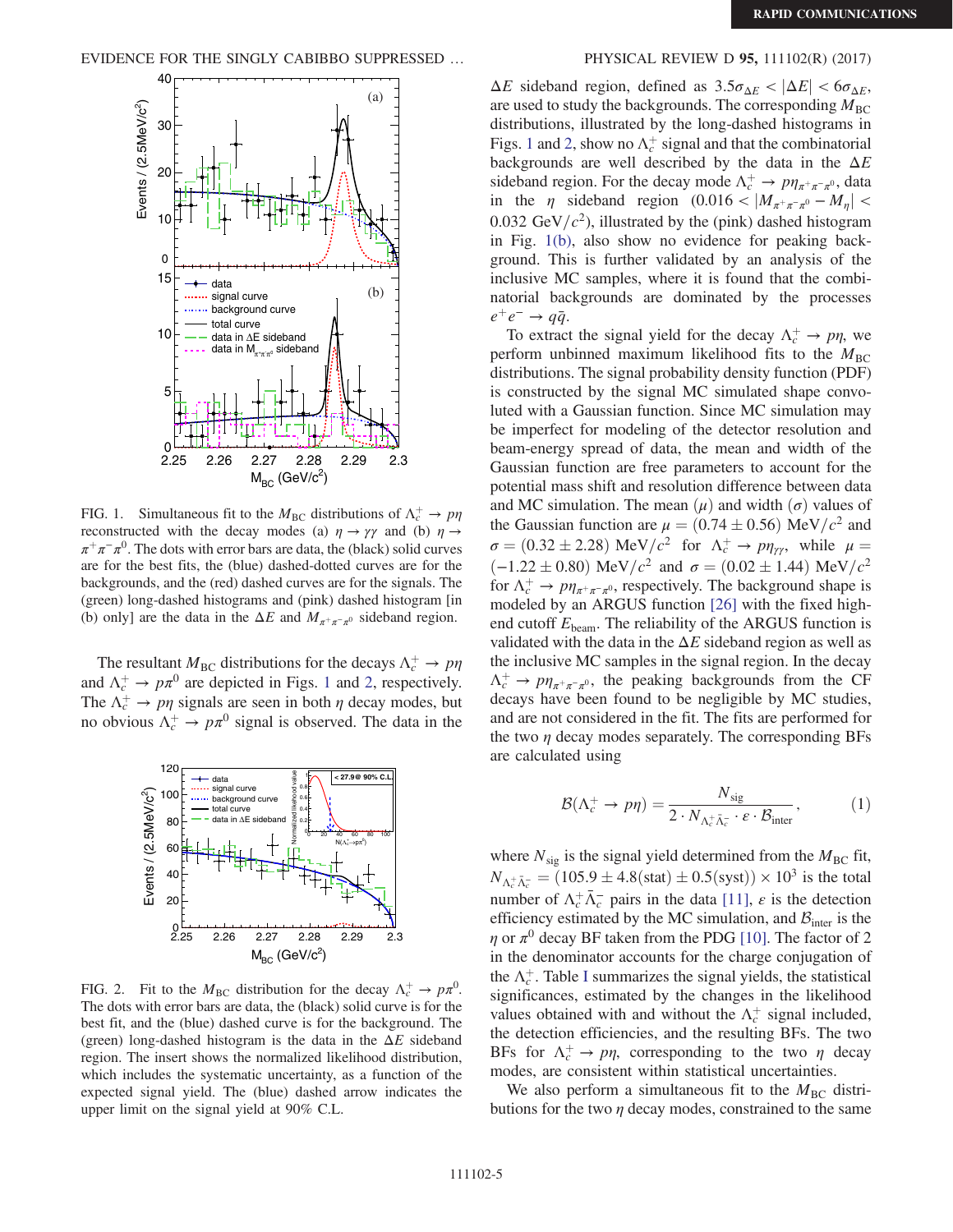$\mathcal{B}(\Lambda_c^+ \to p\eta)$  and taking into account the different detection efficiencies and decay BFs of  $\eta$ . The projections of the fit curves are illustrated in Fig. [1.](#page-4-0) In the fit, the likelihood values of the two individual  $\eta$  decay modes are calculated as a function of BF, and are smeared by considering the correlated and uncorrelated systematic uncertainties (discussed in detail below) between the two  $\eta$  decay modes according to Refs. [\[27,28\]](#page-7-13). The overall likelihood value in the fit is the product of those for the two  $\eta$  decay modes. The resultant BF is determined to be  $\mathcal{B}(\Lambda_c^+ \to p\eta) =$  $(1.24 \pm 0.28(stat) \pm 0.10(syst)) \times 10^{-3}$  with a statistical significance of  $4.2\sigma$ , where the significance is estimated by the difference of maximum likelihood values for simultaneous fits with and without signal.

Since no significant  $\Lambda_c^+ \to p\pi^0$  signal is observed, an upper limit on the BF is estimated. We fit the  $M_{BC}$ distribution for the candidate  $\Lambda_c^+ \to p\pi^0$  events using similar signal and background shapes to those described previously. The result of the best fit is shown in Fig. [2](#page-4-1). For the signal PDF, the MC shape is convoluted with a Gaussian function with parameters fixed to those obtained in the fit to  $\Lambda_c^+ \to p \eta_{\gamma\gamma}$  candidates. The PDF for the expected signal yield is taken to be the normalized likelihood  $\mathcal L$  obtained by scanning over the signal yield fixed from zero to a large number, and incorporating systematic uncertainties [\[27,28\],](#page-7-13) as shown in the inset plot of Fig. [2](#page-4-1). The upper limit at the 90% C.L. on the signal yield is  $N^{\text{up}} =$ 27.9 (shown as the arrow in Fig. [2\)](#page-4-1), corresponding to  $\int_0^{N^{\text{up}}} \mathcal{L}(x) dx / \int_0^{\infty} \mathcal{L}(x) dx = 0.9$ . The upper limit at the 90% C.L. on the BF is calculated with Eq. [\(1\)](#page-4-2) by substituting  $\eta$  with  $\pi^0$  and is reported in Table [I](#page-3-0).

Several sources of systematic uncertainties are considered in the BF measurements. The uncertainties associated with the efficiencies of the tracking and PID for charged tracks are investigated with the samples  $e^+e^- \rightarrow 2(\pi^+\pi^-)$ ,  $K^+K^-\pi^+\pi^-$  and  $p\bar{p}\pi^+\pi^-$  from data taken at  $\sqrt{s} >$ 4.0 GeV, and the corresponding (transverse) momentum weighted values are assigned as the uncertainties. The uncertainties due to the  $V_r$  requirement and the veto on the CF peaking background in the decay  $\Lambda_c^+ \to p \eta_{\pi^+ \pi^- \pi^0}$ are investigated by repeating the analysis with alternative requirements  $(V_r < 0.25$  cm and  $|M_{p\pi^0} - M_{\Sigma^+}| >$ 0.020 GeV/ $c^2$ ). The resultant differences of the BFs are taken as the systematic uncertainties. The  $\pi^0$  reconstruction efficiency, including the photon detection efficiency, is studied using a control sample of  $D^0 \to K^-\pi^+\pi^0$  events from a data sample taken at  $\sqrt{s} = 3.773$  GeV. The momentum weighted data-MC differences of the  $\pi^0$ reconstruction efficiencies, which are obtained to be 3.3% and 0.8% for  $\Lambda_c^+ \to p\eta_{\pi^+\pi^-\pi^0}$  and  $\Lambda_c^+ \to p\pi^0$  decays, are considered as the uncertainties. Similarly, the uncertainty for the  $\eta_{\gamma\gamma}$  reconstruction efficiency in the decay  $\Lambda_c^+ \rightarrow p\eta_{\gamma\gamma}$  is determined to be 1.0% by assuming the same momentum-dependent data-MC differences as those for  $\pi^0$ 

### M. ABLIKIM *et al.* **PHYSICAL REVIEW D 95, 111102(R) (2017)**

candidates. The uncertainties associated with the  $\eta$  mass window for  $\Lambda_c^+ \to p \eta_{\pi^+\pi^-\pi^0}$ , the cos  $\theta_{\text{decay}}$  requirement for  $\Lambda_c^+ \to p\eta_{\gamma\gamma}$ , the  $\Delta E$  requirements, and the photon shower requirements are studied using double-tag  $D^+ \to \pi^+ \eta(\pi^0)$ events. The uncertainties from the  $M_{BC}$  fit for  $\Lambda_c^+ \rightarrow p\eta$ candidates are studied by alternative fits with different signal shapes, background parameters, and fit ranges, and the resultant changes on the BFs are taken as the uncertainties. In the determination of the upper limit on the BF of  $\Lambda_c^+ \to p\pi^0$  decay, similar alternative fits are investigated, and the one corresponding to the largest upper limit is selected conservatively. The uncertainties in the signal MC model arising from the following sources are considered: (a) the beam-energy spread; (b) the input cross section line shape of  $e^+e^- \to \Lambda_c^+ \bar{\Lambda}_c^-$  production for ISR; (c) the  $\Lambda_c^+$ polar angle distribution in the  $e^+e^-$  rest frame; and (d) the different angular momentum between proton and  $\eta(\pi^0)$ candidates. The quadratic sum of the resultant differences in the detection efficiencies is taken as the uncertainty. The uncertainties of the MC statistics, the total  $\Lambda_c^+ \bar{\Lambda}_c^-$  number quoted from Ref. [\[11\]](#page-7-1) and the decay BFs for the intermediate state decays quoted from the PDG [\[10\]](#page-7-0) are also considered. The total systematic uncertainties, quadratic sums of the individual ones, are 8.3%, 10.2%, and 5.2% for  $\Lambda_c^+ \to p\eta_{\gamma\gamma}, p\eta_{\pi^+\pi^-\pi^0}$  and  $p\pi^0$ , respectively. The individual systematic uncertainties are summarized in Table [II](#page-5-0).

In summary, using 567 pb<sup>-1</sup> of  $e^+e^-$  annihilation data taken at a c.m. energy of  $\sqrt{s} = 4.6$  GeV with the BESIII detector, we find the first evidence for the SCS decay  $\Lambda_c^+ \to p\eta$  with a statistical significance of 4.2 $\sigma$ 

<span id="page-5-0"></span>TABLE II. Summary of the relative systematic uncertainties in percent for  $\Lambda_c^+ \to p\eta_{\gamma\gamma}$ ,  $p\eta_{\pi^+\pi^-\pi^0}$  and  $p\pi^0$ . The sources tagged with the \* symbol are 100% correlated between the two  $\eta$  decay modes.

| Sources                                 | $p\eta_{\gamma\gamma}$ | $P\eta_{\pi^+\pi^-\pi^0}$ | $p\pi^0$   |
|-----------------------------------------|------------------------|---------------------------|------------|
| *Tracking for $p$                       | 1.3                    | 1.3                       | 1.3        |
| *PID for $p$                            | 0.3                    | 0.3                       | 0.3        |
| Tracking for $\pi^+\pi^-$               | .                      | 2.0                       |            |
| PID for $\pi^+\pi^-$                    | $\cdots$               | 2.0                       | $\cdots$   |
| $*V_r$ requirement                      | 0.2                    | 0.2                       | 0.2        |
| CF peaking background veto              | $\cdots$               | 1.3                       | $\cdots$   |
| $\eta_{yy}/\pi^0$ reconstruction        | 1.0                    | 3.3                       | 0.8        |
| $M_{\pi^+\pi^-\pi^0}$ mass window       | $\cdots$               | 1.2                       | .          |
| $\cos\theta_{\text{decay}}$ requirement | 1.2                    | $\ddotsc$                 |            |
| $\Delta E$ requirement                  | 0.4                    | 1.5                       | 0.4        |
| Shower requirement                      | 0.8                    | 1.9                       | 1.7        |
| $M_{\rm BC}$ fit                        | 6.5                    | 7.1                       | $\cdots$   |
| Signal MC model                         | 0.7                    | 1.2                       | 0.8        |
| MC statistics                           | 0.1                    | 0.1                       | 0.1        |
| ${}^*N_{\Lambda_c^+\bar\Lambda_c^-}$    | 4.6                    | 4.6                       | 4.6        |
| $\mathcal{B}_{\text{inter}}$            | 0.5                    | 1.2                       | negligible |
| Total                                   | 8.3                    | 10.2                      | 5.2        |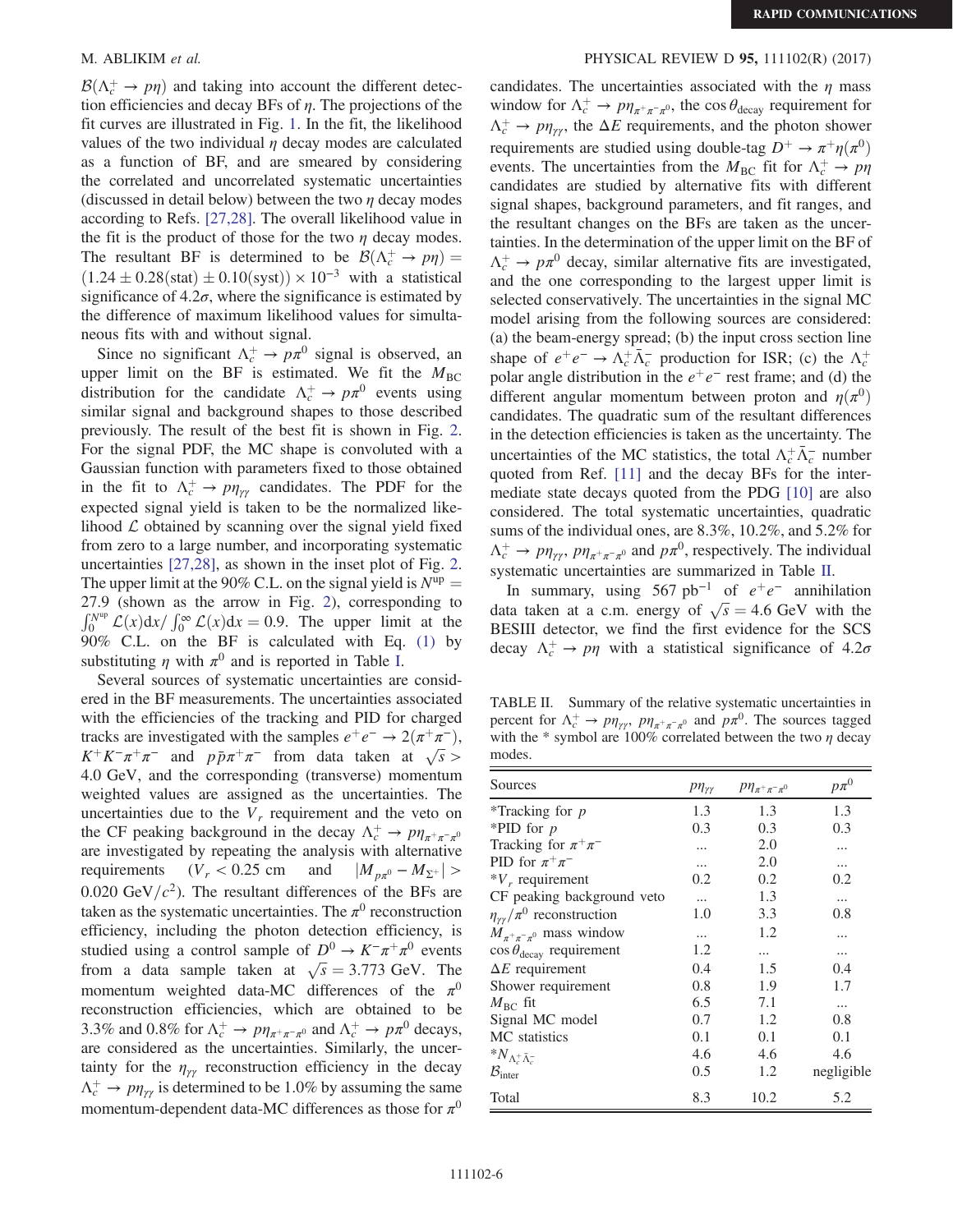<span id="page-6-3"></span>TABLE III. Comparison of measured BFs (in 10<sup>-3</sup>) of  $\Lambda_c^+ \to$ p<sub>n</sub> and  $p\pi$ <sup>0</sup> and their ratio to theoretical predictions.

|                           | $\Lambda_c^+ \rightarrow p\eta$ | $\Lambda_c^+ \to p \pi^0$ |                |
|---------------------------|---------------------------------|---------------------------|----------------|
| <b>BESIII</b>             | $1.24 \pm 0.29$                 | < 0.27                    | < 0.24         |
| Sharma et al. [3]         | $0.2^a(1.7^b)$                  | 0.2                       | $1.0^a(0.1^b)$ |
| Uppal <i>et al.</i> $[4]$ | 0.3                             | $0.1 - 0.2$               | $0.3 - 0.7$    |
| S. L. Chen et al. [12]    | $\cdots$                        | $0.11 - 0.36^{\circ}$     |                |
| Cai-Dian Lü et al. [13]   | $\cdots$                        | 0.45                      |                |

<sup>a</sup>Assumed to have a positive sign for the p-wave amplitude of  $\Lambda_c^+ \to \Xi^0 K^+$ .

Assumed to have a negative sign for the p-wave amplitude of  $\Lambda_c^+ \to \Xi^0 K^+$ .<br><sup>c</sup>Coloulated

Calculated relying on different values of parameters b and  $\alpha$ .

and measure its absolute BF to be  $\mathcal{B}(\Lambda_c^+ \to p\eta) =$  $(1.24 \pm 0.28(stat) \pm 0.10(syst)) \times 10^{-3}$ . In a search for the SCS decay  $\Lambda_c^+ \to p\pi^0$ , no obvious signal is observed and an upper limit at the 90% C.L. on its BF is determined to be  $\mathcal{B}(\Lambda_c^+ \to p\pi^0) < 2.7 \times 10^{-4}$ . The corresponding ratio of BFs between the two decays is also calculated to be  $\mathcal{B}(\Lambda_c^+ \to p\pi^0)/\mathcal{B}(\Lambda_c^+ \to p\eta) < 0.24$ , where the common uncertainties are canceled. The measured BFs and their ratio are compared to the theoretical predictions from different models, as shown in Table [III](#page-6-3). Our measured BF of  $\Lambda_c^+ \rightarrow p\eta$  is consistent, within two standard deviations, with one of predictions in Ref. [\[3\]](#page-6-2), the one that assumes flavor SU(3) symmetry and negative sign for the p-wave amplitude of  $\Lambda_c^+ \to \Xi^0 K^+$ . It is worth noting that our measurement is significantly higher than others' theoretical predictions. The measured upper limit of  $\mathcal{B}(\Lambda_c^+ \to p\pi^0)$  is compatible with the predicted values of most of the theoretical models, but is smaller by a factor of 2 than that in Ref. [\[13\].](#page-7-14) Overall, the obtained relatively large value of  $\mathcal{B}(\Lambda_c^+ \to p\eta)$  and the trend toward a small value of the ratio  $\mathcal{B}(\Lambda_c^+ \to p\pi^0)/\mathcal{B}(\Lambda_c^+ \to p\eta)$  will have a significant impact on theoretical calculation and will be helpful to understand the underlying dynamics of charmed baryon decays and to test SU(3) flavor symmetry. Additional experimental data will improve the sensitivity

of the measurements and allow a better discrimination between the different models.

The BESIII Collaboration thanks the staff of BEPCII, the Institute of High Energy Physics (IHEP) computing center and the supercomputing center of University of Science and Technology of China (USTC) for their strong support. P.L. Li and H.P. Peng are grateful to Professor Hai-Yang Cheng for enlightening discussions. This work is supported in part by National Key Basic Research Program of China under Contract No. 2015CB856700; National Natural Science Foundation of China (NSFC) under Contracts No. 11125525, No. 11235011, No. 11322544, No. 11335008, No. 11425524, No. 11625523, No. 11635010, No. 11375170, No. 11275189, No. 11475164, No. 11475169, No. 11605196, and No. 11605198; the Chinese Academy of Sciences (CAS) Large-Scale Scientific Facility Program; the CAS Center for Excellence in Particle Physics (CCEPP); the Collaborative Innovation Center for Particles and Interactions (CICPI); Joint Large-Scale Scientific Facility Funds of the NSFC and CAS under Contracts No. U1232201, No. U1332201, No. U1532257, No. U1532258, and No. U1532102; CAS under Contracts No. KJCX2-YW-N29, No. KJCX2-YW-N45, and No. QYZDJ-SSW-SLH003; 100 Talents Program of CAS; National 1000 Talents Program of China; INPAC and Shanghai Key Laboratory for Particle Physics and Cosmology; German Research Foundation DFG under Contracts Nos. Collaborative Research Center CRC 1044, FOR 2359; Istituto Nazionale di Fisica Nucleare, Italy; Koninklijke Nederlandse Akademie van Wetenschappen (KNAW) under Contract No. 530-4CDP03; Ministry of Development of Turkey under Contract No. DPT2006K-120470; National Science and Technology fund; the Swedish Research Council; U.S. Department of Energy under Contracts No. DE-FG02-05ER41374, No. DE-SC-0010504, No. DE-SC-0010118, and No. DE-SC-0012069; U.S. National Science Foundation; University of Groningen (RuG) and the Helmholtzzentrum fuer Schwerionenforschung GmbH (GSI), Darmstadt; and WCU Program of National Research Foundation of Korea under Contract No. R32-2008-000-10155-0.

- <span id="page-6-0"></span>[1] Y. Kohara, Nuovo Cim. **A111**, 67 (1998).
- [2] M. A. Ivanov, J. G. Korner, V. E. Lyubovitskij, and A. G. Rusetsky, Phys. Rev. D 57[, 5632 \(1998\).](https://doi.org/10.1103/PhysRevD.57.5632)
- <span id="page-6-2"></span>[3] K. K. Sharma and R. C. Verma, [Phys. Rev. D](https://doi.org/10.1103/PhysRevD.55.7067) 55, 7067 [\(1997\).](https://doi.org/10.1103/PhysRevD.55.7067)
- <span id="page-6-4"></span>[4] T. Uppal, R. C. Verna, and M. P. Khanna, [Phys. Rev. D](https://doi.org/10.1103/PhysRevD.49.3417) 49, [3417 \(1994\)](https://doi.org/10.1103/PhysRevD.49.3417).
- [5] P. Zenczykowski, [Phys. Rev. D](https://doi.org/10.1103/PhysRevD.50.402) **50**, 402 (1994).
- [6] J. G. Korner and M. Kramer, [Z. Phys. C](https://doi.org/10.1007/BF01561305) 55, 659 [\(1992\).](https://doi.org/10.1007/BF01561305)
- [7] L. L. Chau, H. Y. Cheng, and B. Tseng, [Phys. Rev. D](https://doi.org/10.1103/PhysRevD.54.2132) 54, [2132 \(1996\)](https://doi.org/10.1103/PhysRevD.54.2132).
- <span id="page-6-1"></span>[8] G. S. Abrams et al. (MARKIII Collaboration), [Phys. Rev.](https://doi.org/10.1103/PhysRevLett.44.10) Lett. 44[, 10 \(1980\).](https://doi.org/10.1103/PhysRevLett.44.10)